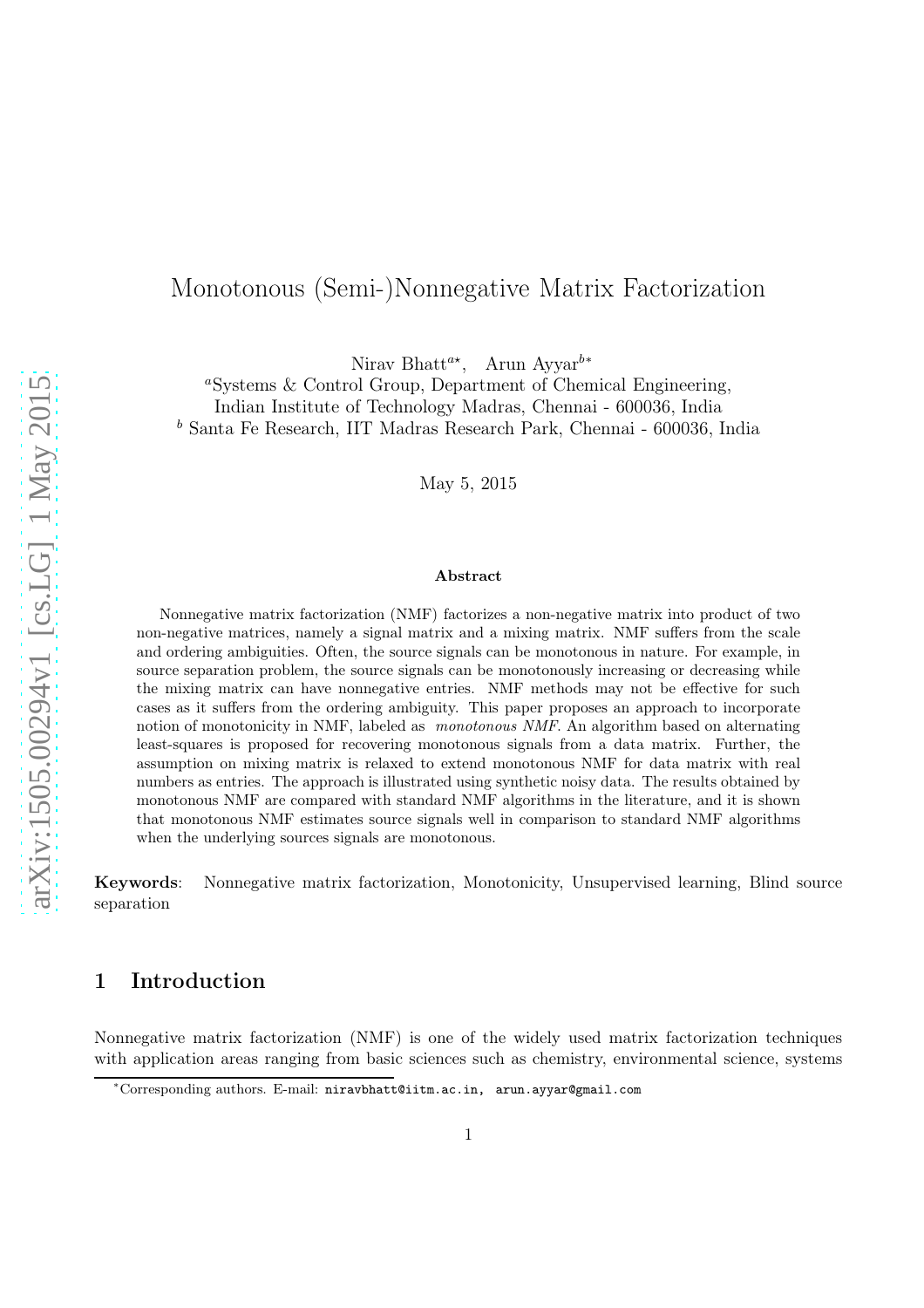biology to image and video processing, blind source separation, text mining, social network analysis [\[3,](#page-9-0) [4,](#page-9-1) [13,](#page-10-0) [15\]](#page-10-1). The reasons of wide applicability of NMF are two folds: (i) Non-negativity feature is prevalent in real world data, and (ii) the latent factors estimated by NMF are easily interpretable. Further, the seminal paper by Lee and Seung [\[9,](#page-10-2) [10\]](#page-10-3) has helped in popularizing NMF in various fields.

In unsupervised learning methods, the objective is to extract signals or features from the given data. For example, in blind source separation (BSS), the objective is to identify the underlying source signals from noisy data. NMF has been routinely applied to separate source signals from noisy data [\[3,](#page-9-0) [14\]](#page-10-4). NMF decomposes a data matrix into a mixing matrix (coefficients of signals), and a source signal matrix. Since NMF suffers from ordering and scaling ambiguities, NMF factorization is not unique [\[3,](#page-9-0) [14\]](#page-10-4). To obtain appropriate solution, constraint such as sparsity has been incorporated in NMF [\[3,](#page-9-0) [6\]](#page-9-2). Further, semi-NMF imposes non-negativity constraints only on the source signals and allows the mixed sign entries in data and mixing matrices [\[4\]](#page-9-1).

Many algorithms have been proposed to improve the speed and convergence for NMF. One of the most commonly used algorithms is multiplicative update rules and its variants proposed in [\[1,](#page-9-3) [10\]](#page-10-3). Recently, several algorithms in alternating least-squares framework combined with numerical optimization techniques, active-set method [\[8\]](#page-10-5), projected gradient methods [\[11\]](#page-10-6), quadratic programming [\[16\]](#page-10-7) etc., have been proposed to improve speed and convergence for NMF. Further, necessary and sufficient conditions for unique NMF decomposition have been also investigated [\[5,](#page-9-4) [7\]](#page-10-8). Although there have been considerable work on improvement of algorithms for better solutions, best of our knowledge, there is no attempt on solving monotonicity in signals in NMF.

Source signals in chemistry and systems biology often exhibit monotonous property. In such scenarios, the formulation of monotonicity constraints is important for recovering source signal using NMF or semi-NMF. In this paper, it is proposed to investigate how to resolve monotonicity in NMF. We will propose a new approach, called monotonous NMF, for recovering monotonous source signals from noisy data. Further, we will extend this approach to semi-NMF. Two algorithms for monotonous (semi-) NMF are also proposed. The approach is demonstrated on synthetic data. Moreover, future work on incorporation of sparseness and integer entries in mixing matrix will be discussed.

The rest of this paper is organized as follows. In Section [2,](#page-2-0) the matrix factorization and NMF related background are introduced. We propose extensions of NMF which resolves monotonicity of source signal in Section [3.](#page-3-0) Section [4](#page-7-0) illustrates monotonous NMF on simulation studies based on synthetic data sets. Further, it compares the performance of the proposed monotonous NMF with two NMF algorithms in the existing literature. Section [5](#page-8-0) concludes the paper. Next, the notations used in the paper are described.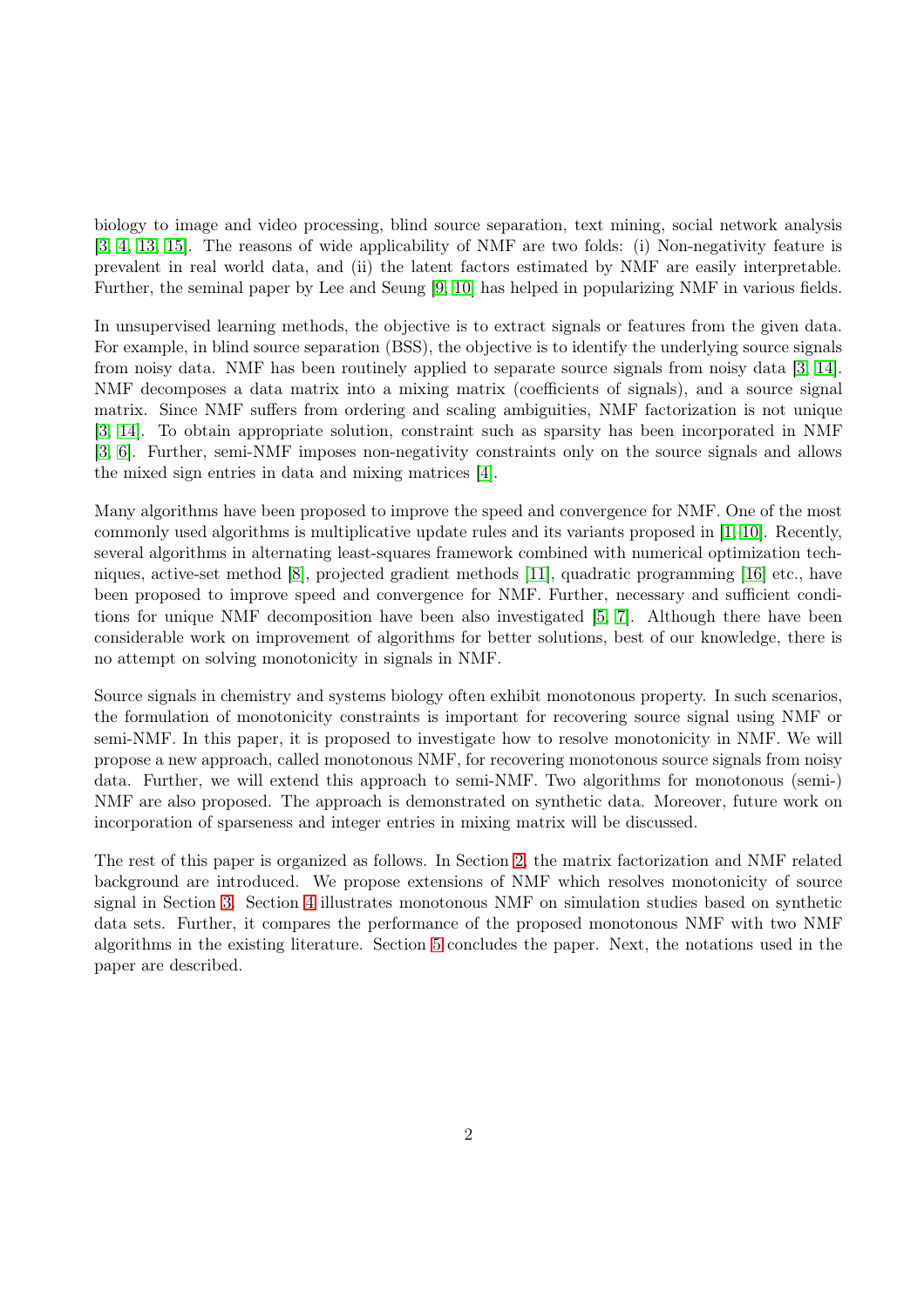### 1.1 Notations

The bold capital and small letters are used for defining matrices and vectors; the small italic letters are used to define scaler quantities;  $\mathbf{w}_{.,i}$  and  $\mathbf{h}_{i,.}$  are used for denoting column and row vectors, respectively;  $\mathbf{Q}(i, j)$  denotes  $(i, j)$ th element of matrix  $\mathbf{Q}; p(.)$  indicates permutations; vec $(\mathbf{Q})$  indicates the vectorization of a matrix **Q** which converts the matrix into a column vector;  $(\cdot)^+$  indicates pseudo-inverse of matrix;  $\mathbf{Q}^T$  is transpose of matrix  $\mathbf{Q}$ ;  $\mathbb{R}^{m \times n}$  indicates  $m \times n$ -dimensional matrices;  $\|\cdot\|$  denotes Frobenius norm;  $\|\cdot\|_1$  denotes  $L_1$ -norm of a vector;  $\mathbb Z$  is integers;  $\mathbb R_+$  indicates nonnegative real numbers;  $\mathbb S^n_+$ denotes  $n \times n$ -dimensional symmetric positive semidefinite matrices;  $\otimes$  denotes Kronecker products;  $I_n$  is an *n*-dimensional identity matrix;  $\mathbf{0}_n$  denotes vector of length *n* with zeros as elements;  $\geq$  or  $\leq$ indicates component-wise inequality for matrices and vectors.

### <span id="page-2-0"></span>2 Matrix Factorization

A data matrix  $\mathbf{Z} \in \mathbb{R}^{n \times m}$  can be factorized as product of  $\mathbf{W} \in \mathbb{R}^{n \times s}$  and  $\mathbf{H} \in \mathbb{R}^{s \times m}$  for  $s \ll \min(m, n)$ as follows:

<span id="page-2-1"></span>
$$
\mathbf{Z} \approx \mathbf{W} \, \mathbf{H}.\tag{1}
$$

In BSS problems,  $W$  is unknown mixing matrix and  $H$  is source signal matrix containing unknown signals. Then,  $m$  is the number of observations,  $n$  the number of samples, and  $s$  is the number of sources. Note that Eq. [\(1\)](#page-2-1) considers approximate factorization of the data matrix. Since physical systems are often corrupted by noise, the exact factorization of  $Z$  into  $W$  and  $H$  of the data should not be attempted. In presence of noise, the exact factorization of  $Z$  can be written as

$$
\mathbf{Z} = \mathbf{W} \, \mathbf{H} + \mathbf{E},\tag{2}
$$

where **E** is an  $m \times n$ –dimensional matrix containing a contribution of noise in a given data.

If W is known and rank  $(\mathbf{W}) = s$ , then the least-squares solution of the unknown signal matrix is given by  $\mathbf{H} = \mathbf{W}^{\dagger} \mathbf{Z}$ . However, W is often not known, and the objective of BSS problems is to estimate the unknown mixing matrix and signal matrix from the given data matrix. Note that BSS problems can be also viewed as unsupervised learning methods where the objective is to extract useful features from the given data. To accomplish this task, a prior knowledge about the underlying system such as non-negativity, and sparsity are imposed as constraints. These constraints lead to factorization of the data matrix with meaningful physical insights. The non-negativity constraint leads to popular non-negative matrix factorization (NMF). In the next section, NMF is described briefly.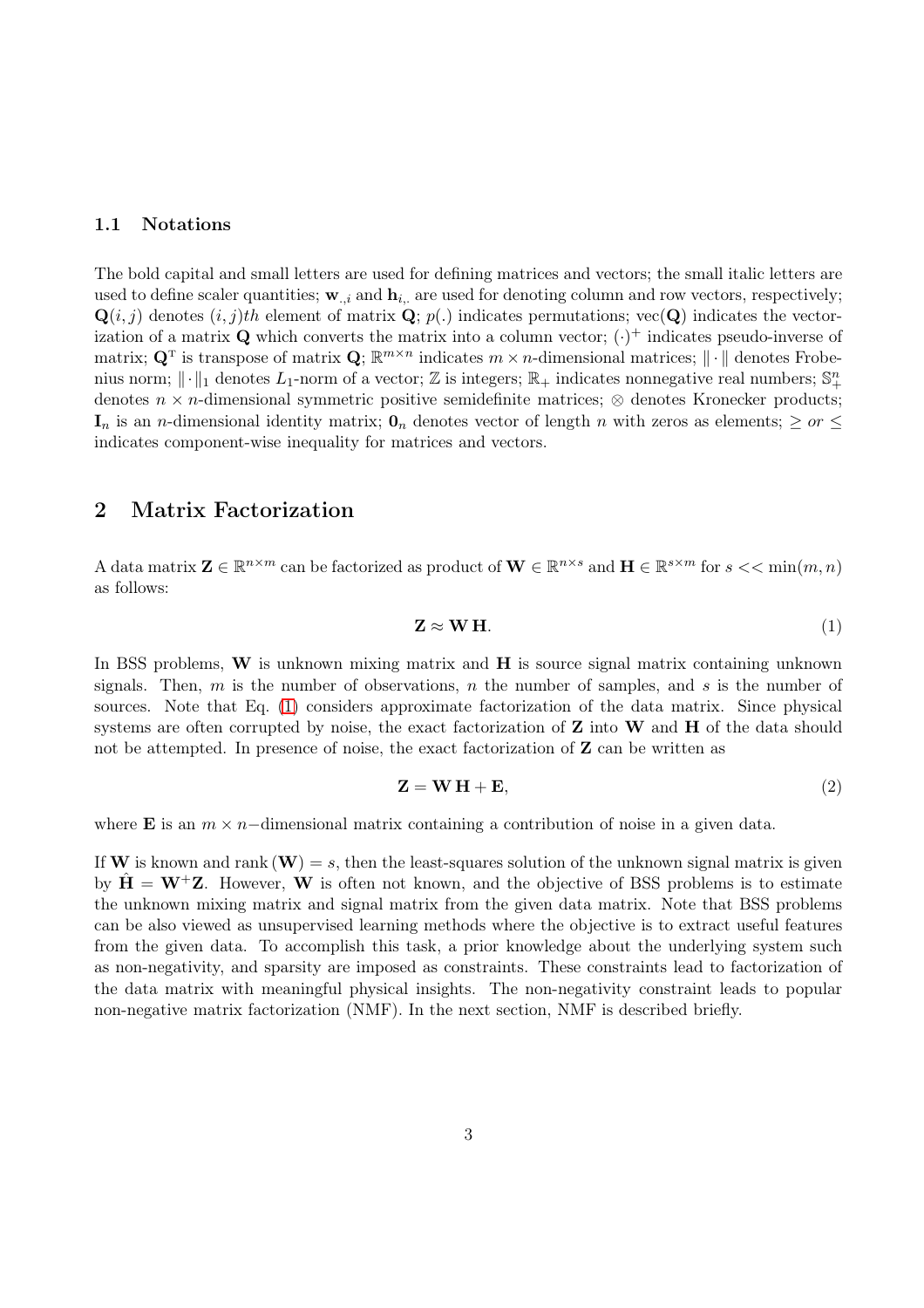### 2.1 Nonnegative matrix factorization (NMF)

NMF aims to factorize the **Z** into two nonnegative matrices  $\mathbf{W} \in \mathbb{R}^{n \times s}_{+}$  and  $\mathbf{H} \in \mathbb{R}^{s \times m}_{+}$ . In NMF, the following problem is solved to obtain  $W$  and  $H$ 

<span id="page-3-1"></span>
$$
\min_{\mathbf{W}, \mathbf{H}} \|\mathbf{Z} - \mathbf{W}\mathbf{H}\|
$$
  
st  $\mathbf{W} \geq \mathbf{0}, \ \mathbf{H} \geq \mathbf{0}.$  (3)

The imposing of nonnegative constraints leads to only additive combinations of several rank-one factors to represent the data. Several algorithms have been proposed in the literature to solve Eq. [\(3\)](#page-3-1), efficiently. However, NMF solution suffers from the following ambiguities [\[14\]](#page-10-4):

• Scale ambiguity: Consider a non-singular matrix  $\mathbf{T} \in \mathbb{R}^{s \times s}_{+}$ . Then, the factorization of **Z** can also represented as:

<span id="page-3-2"></span>
$$
\mathbf{Z} \approx \mathbf{W} \mathbf{H} = (\mathbf{W} \mathbf{T})(\mathbf{T}^{-1} \mathbf{H}) = \mathbf{W}_T \mathbf{H}_T.
$$
 (4)

Eq. [\(4\)](#page-3-2) indicates that  $\mathbf{W}_T$  and  $\mathbf{H}_T$  are also solution of the problem [\(3\)](#page-3-1). Hence, NMF leads to a local optimum of the solution depending on the initialization, and provides numerous solutions to the problem [\(3\)](#page-3-1).

• Ordering: Note that  $\mathbf{Z} \approx \sum_i \mathbf{w}_{.,i} \mathbf{h}_{i,.} = \sum_i \mathbf{w}_{.,p(i)} \mathbf{h}_{p(i),.}$  with  $p(\cdot)$  is an ordering (or permutation). Hence, it is not possible to recover the order of the columns of W and of the rows H.

Therefore, the formulation of NMF in Eq. [\(3\)](#page-3-1) has many solutions. Additional constraints such as sparsity, partial or full knowledge of noisy  $W$  need to be imposed to reduce the number solutions or to obtain a unique solution of the problem [\(3\)](#page-3-1). These constraints depend on the applications and underlying physical system. Often, the signal sources are in increasing or decreasing orders , i.e., monotonous in nature. In such case, each row of  **contains ordered elements. Hence, the monotonous** constraint can be added in the optimization problem [\(3\)](#page-3-1) for recovering these signals from the data matrix. The main objective of this paper is to develop an approach based on NMF for recovering monotonous signal sources. This leads to a novel method, called monotonous NMF, which is described next.

### <span id="page-3-0"></span>3 Monotonous NMF

In this section, the monotonous constraints on the source signals will be formulated and imposed on the factorization problem [\(3\)](#page-3-1). Consider the *i*th row of **H** matrix,  $\mathbf{h}_{i,:}$  with  $i = 1, \ldots, s$ , whose elements are monotonously increasing or decreasing order. Without loss of generality, we assume that out of the s rows, the first c rows have entries which are monotonously increasing, while the remaining rows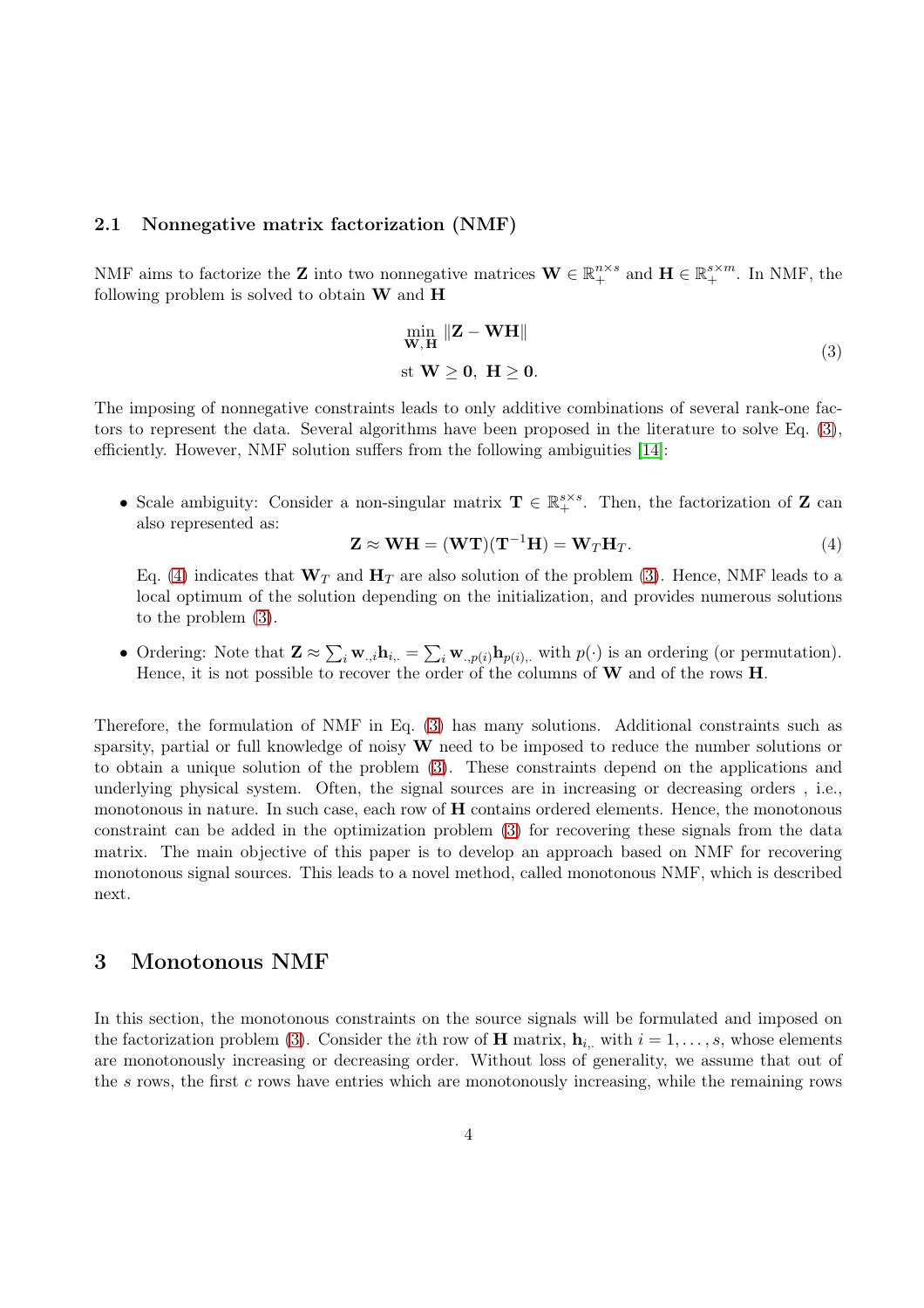have entries that are monotonously decreasing. Then, the following relationships hold between the elements:  $\leq h, \leq \leq h, \quad k = 1, \quad \text{a (inergains order)}$ 

<span id="page-4-0"></span>
$$
n_{k,1} \ge n_{k,2} \ge \dots \ge n_{k,m}, \ k = 1, \dots, c,
$$
 (increasing order)  

$$
h_{l,1} \ge h_{l,2} \ge \dots \ge h_{l,m}, \ l = c+1, \dots, s,
$$
 (decreasing order). (5)

The optimization problem in Eq. [\(3\)](#page-3-1) can be reformulated by imposing the constraints in Eq. [\(5\)](#page-4-0) as:

<span id="page-4-1"></span>
$$
\min_{\mathbf{W}, \mathbf{H}} \|\mathbf{Z} - \mathbf{W}\mathbf{H}\|
$$
  
st  $\mathbf{W} \geq \mathbf{0}, \mathbf{H} \geq \mathbf{0},$   

$$
h_{k,1} \leq h_{k,2} \leq \ldots \leq h_{k,m}, k = 1, \ldots, c,
$$
  

$$
h_{l,1} \geq h_{l,2} \geq \ldots \geq h_{l,m}.l = (c+1), \ldots, s.
$$
  
(6)

The formulation in Eq. [\(6\)](#page-4-1) is nonconvex optimization problem. The solution to the optimization problem [\(6\)](#page-4-1) can be obtained by decomposing it into two subproblems. These problems can be solved alternately till the solution converges. This approach is known as alternating least squares (ALS) in the literature [\[8,](#page-10-5) [11\]](#page-10-6). The two subproblems can be formulated as follows:

• Given H:

<span id="page-4-2"></span>
$$
\begin{aligned}\n\min_{\mathbf{W}} \|\mathbf{Z} - \mathbf{W}\mathbf{H}\| \\
\text{st } \mathbf{W} &\geq 0\n\end{aligned} \tag{7}
$$

• Given W:

<span id="page-4-3"></span>
$$
\min_{\mathbf{H}} \|\mathbf{Z} - \mathbf{W}\mathbf{H}\|
$$
\n
$$
\text{st } \mathbf{H} \ge \mathbf{0}
$$
\n
$$
h_{k,1} \le h_{k,2} \le \dots \le h_{k,m}, k = 1, \dots, c,
$$
\n
$$
h_{l,1} \ge h_{l,2} \ge \dots \ge h_{l,m}. l = (c+1), \dots, d.
$$
\n
$$
(8)
$$

Note that objective functions in Eqs. [\(7\)](#page-4-2) and [\(8\)](#page-4-3) are quadratic functions. If we can formulate these subproblems in terms of standard quadratic programming as follows:

<span id="page-4-4"></span>
$$
\min_{\mathbf{x}} \frac{1}{2} \mathbf{x}^{\mathrm{T}} \mathbf{P} \mathbf{x} + \mathbf{f}^{\mathrm{T}} \mathbf{x}
$$
  
st  $\mathbf{G} \mathbf{x} \le 1$   
 $\mathbf{K} \mathbf{x} = \mathbf{r}$  (9)

where  $\mathbf{x} \in \mathbb{R}^p$ ,  $\mathbf{P} \in \mathbb{S}^p_+$ ,  $\mathbf{G} \in \mathbb{R}^{t \times p}$ ,  $\mathbf{l} \in \mathbb{R}^p$ ,  $\mathbf{K} \in \mathbb{R}^{b \times p}$ , and  $\mathbf{r} \in \mathbb{R}^b$ , then it can be shown that both subproblem are convex optimization problems [\[2\]](#page-9-5). The standard ALS framework can be applied to solve the problems  $(7)$ – $(8)$ . We reformulate the problems  $(7)$ – $(8)$  in terms of standard form  $(9)$  as: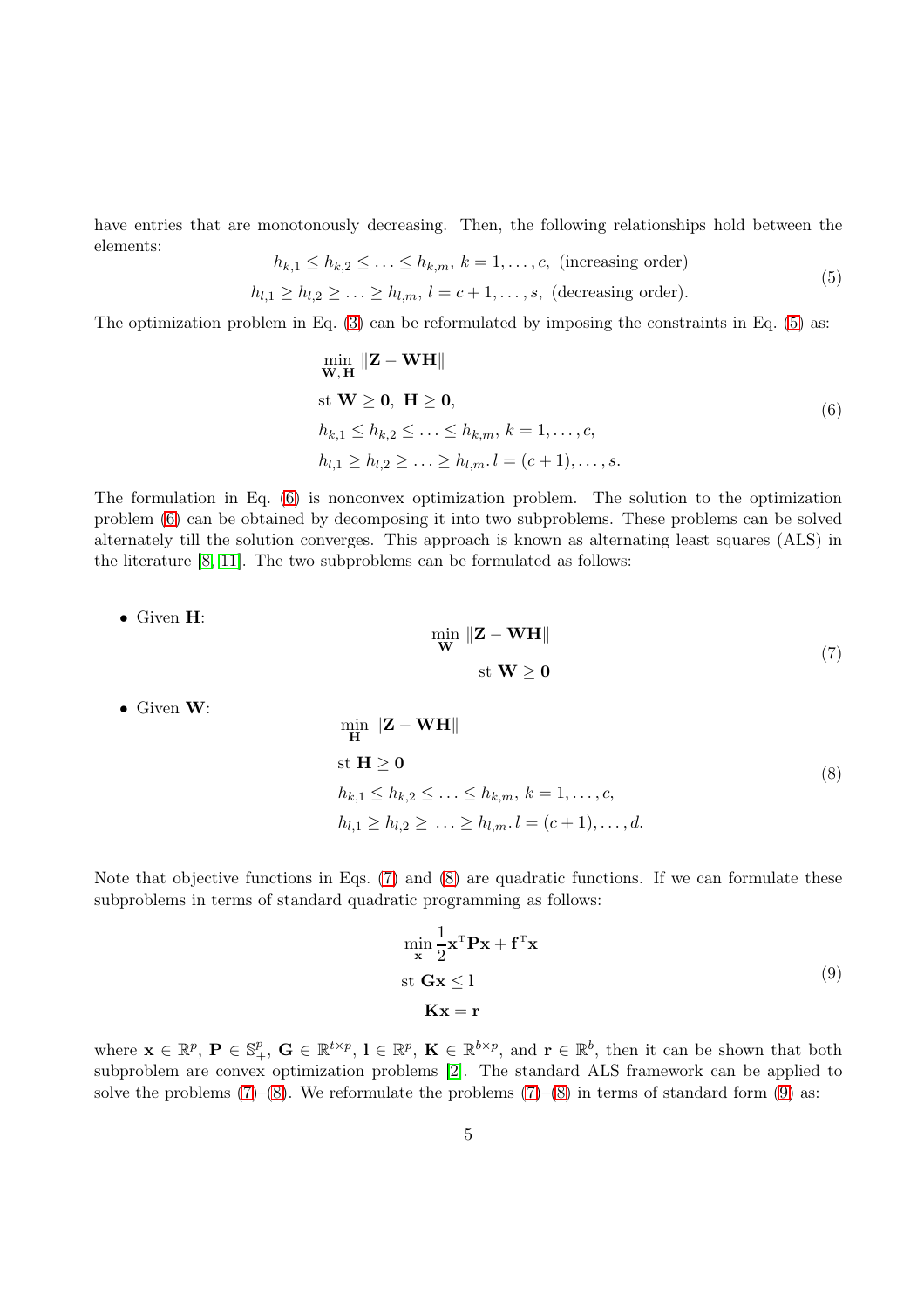• Given H:

<span id="page-5-0"></span>
$$
\min_{\mathbf{W}} \text{vec}(\mathbf{W})^{\text{T}} (\mathbf{H} \mathbf{H}^{\text{T}} \otimes \mathbf{I}_n) \text{vec}(\mathbf{W}) - 2 \text{vec}(\mathbf{Z} \mathbf{H}^{\text{T}})^{\text{T}} \text{vec}(\mathbf{W})
$$
  
st  
-  $\mathbf{I}_{ns} \text{vec}(\mathbf{W}) \leq \mathbf{0}_{ns}$  (10)

• Given W:

<span id="page-5-1"></span>
$$
\min_{\mathbf{H}} \text{vec}(\mathbf{H})^{\text{T}}(\mathbf{I}_m \otimes \mathbf{W}^{\text{T}} \mathbf{W}) \text{vec}(\mathbf{H}) - 2 \text{vec}(\mathbf{Z}^{\text{T}} \mathbf{W})^{\text{T}} \text{vec}(\mathbf{H})
$$
\n
$$
\text{st}
$$
\n
$$
\begin{bmatrix}\n-\mathbf{I}_{ms} \\
\mathbf{A}\n\end{bmatrix} \text{vec}(\mathbf{H}) \leq \mathbf{0}_{ms}
$$
\n(11)

where  $\mathbf{A} \in \mathbb{R}^{(m-1)s \times ms}$  is matrix having the form

 ${\bf A} =$  $\lceil$   $\mathbf{D}_1$  $\mathbf{D}_2$ . . .  $\mathbf{D}_s$ 1  $\begin{array}{c} \n\downarrow \\ \n\downarrow \n\end{array}$ . The entries not shown in **A** are zeros. The matrices  $\mathbf{D}_k \in \mathbb{R}^{(m-1)\times m}$ ,  $k =$  $1, 2, \ldots, c$  and  $\mathbf{D}_l \in \mathbb{R}^{(m-1)\times m}, l = c+1, \ldots, s$  are defined as follows:

$$
\mathbf{D}_{k} = \begin{bmatrix} 1 & -1 & & & & \\ & 1 & -1 & & & \\ & & \ddots & \ddots & & \\ & & & 1 & -1 & \\ & & & 1 & -1 & \\ & & & & 1 & -1 \end{bmatrix}
$$

$$
\mathbf{D}_{l} = \begin{bmatrix} -1 & 1 & & & & \\ & -1 & 1 & & & \\ & & \ddots & \ddots & & \\ & & & -1 & 1 & \\ & & & & -1 & 1 \end{bmatrix}
$$

Note that  $D_k$  and  $D_l$  are Toeplitz matrices with the first rows being  $[1 \ -1 \ 0 \dots 0]$  and  $[-1 \ 1 \ 0 \dots 0]$ , respectively.

Since  $H \ge 0$  and  $W \ge 0$ , the matrices  $(HH^T \otimes I_n)$  and  $(I_m \otimes W^T W)$  in Eqs. [\(10\)](#page-5-0) and [\(11\)](#page-5-1) are positive semi-definite, and of full rank s. Further, both subproblems  $(10)–(11)$  $(10)–(11)$  are subjected to linear inequality constraints. Hence, the objective problems in  $(10)$ – $(11)$  are quadratic programming  $(QP)$ of form [\(9\)](#page-4-4). Consequently, they are convex optimization problems [\[2\]](#page-9-5). The optimal solutions of the problems in Eqs. [\(10\)](#page-5-0)–[\(11\)](#page-5-1) exist. Standard QP algorithms such as active-set methods, interior-point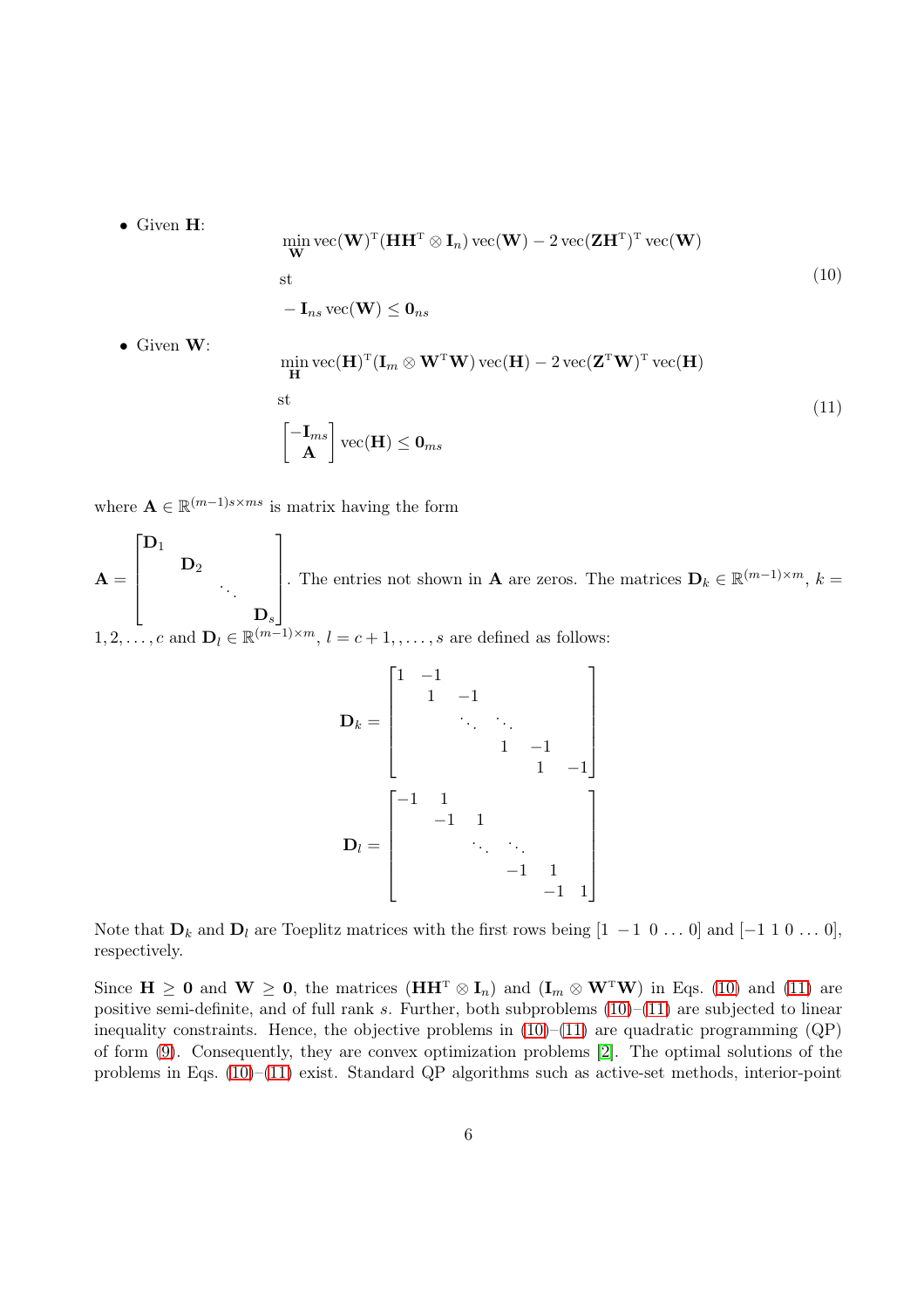methods etc  $[2, 12]$  $[2, 12]$  can be used to solve the optimization problems  $(10)$ – $(11)$  in the ALS framework. The implementation of these algorithms is available in in commercial scientific packages.

Next, we present an algorithm to solve the optimization problems  $(10)$ – $(11)$  for estimating W and H given Z. Further, one can impose the upper bounds on the elements of W and H based on the data matrix and the underlying physical problem. Algorithm [1](#page-6-0) presents an implementation for solving monotonous NMF problem [\(6\)](#page-4-1) in the ALS framework.

<span id="page-6-0"></span>**Data: Z**, number of source signals  $(s \ll \min(m, n))$ Result: W, H initialization:  $\mathbf{W}_{old}$ ,  $\mathbf{H}_{old}$ ; while  $\|\mathbf{W}_{old} - \mathbf{W}_{new}\| \geq \text{tolerance}$  and  $\|\mathbf{H}_{old} - \mathbf{H}_{new}\| \geq \text{tolerance}$  do read current;  $\mathbf{W}_{new} \leftarrow$  Solution of [\(10\)](#page-5-0)  $\mathbf{H}_{new} \leftarrow$  Solution of [\(11\)](#page-5-1) end Return  $\mathbf{W} = \mathbf{W}_{new}, \mathbf{H} = \mathbf{H}_{new}$ Algorithm 1: Algorithm for Monotonous NMF

In Algorithm [1,](#page-6-0)  $\bf{H}$  can be normalized after each iteration. Then,  $\bf{W}$  has to be scaled in appropriate manner before proceeding to next iteration. Further, note that the subproblem [\(10\)](#page-5-0) is a standard subproblem in NMF algorithms based on the ALS framework. Then, the multiplicative rules proposed in  $[1, 10]$  $[1, 10]$  can also be used to update **W** instead of solving the optimization  $(10)$  in the ALS framework. It has been shown that the algorithms in the ALS framework (such as Algorithm [1\)](#page-6-0) decrease the function value at each iteration because the ALS framework produces stationary point at each iteration [\[8,](#page-10-5) [11\]](#page-10-6). Hence, Algorithm [1](#page-6-0) converges to a solution but note that the convergence speed may be slower.

#### 3.1 Monotonous Semi-NMF

This section demonstrates how idea of monotonous NMF can be extended by relaxing nonnegative constraints on the mixing matrix,  $W$  and  $Z$ . This will allow to apply monotonous NMF to data matrix consisting negative entries. When we relax nonnegative constraints, W entries can have both positive or negative signs. This kind of NMF is referred as  $semi\text{-}NMF$  in the literature [\[4\]](#page-9-1). However, the entries of signal matrix are still nonnegative and monotonous. This relaxation on the mixing matrix allows the non-positive entries in data matrix. The optimization problem [\(7\)](#page-4-2) can be reformulated without the non-negativity constraints as follows:

<span id="page-6-1"></span>
$$
\min_{\mathbf{W}} \|\mathbf{Z} - \mathbf{WH}\|.\tag{12}
$$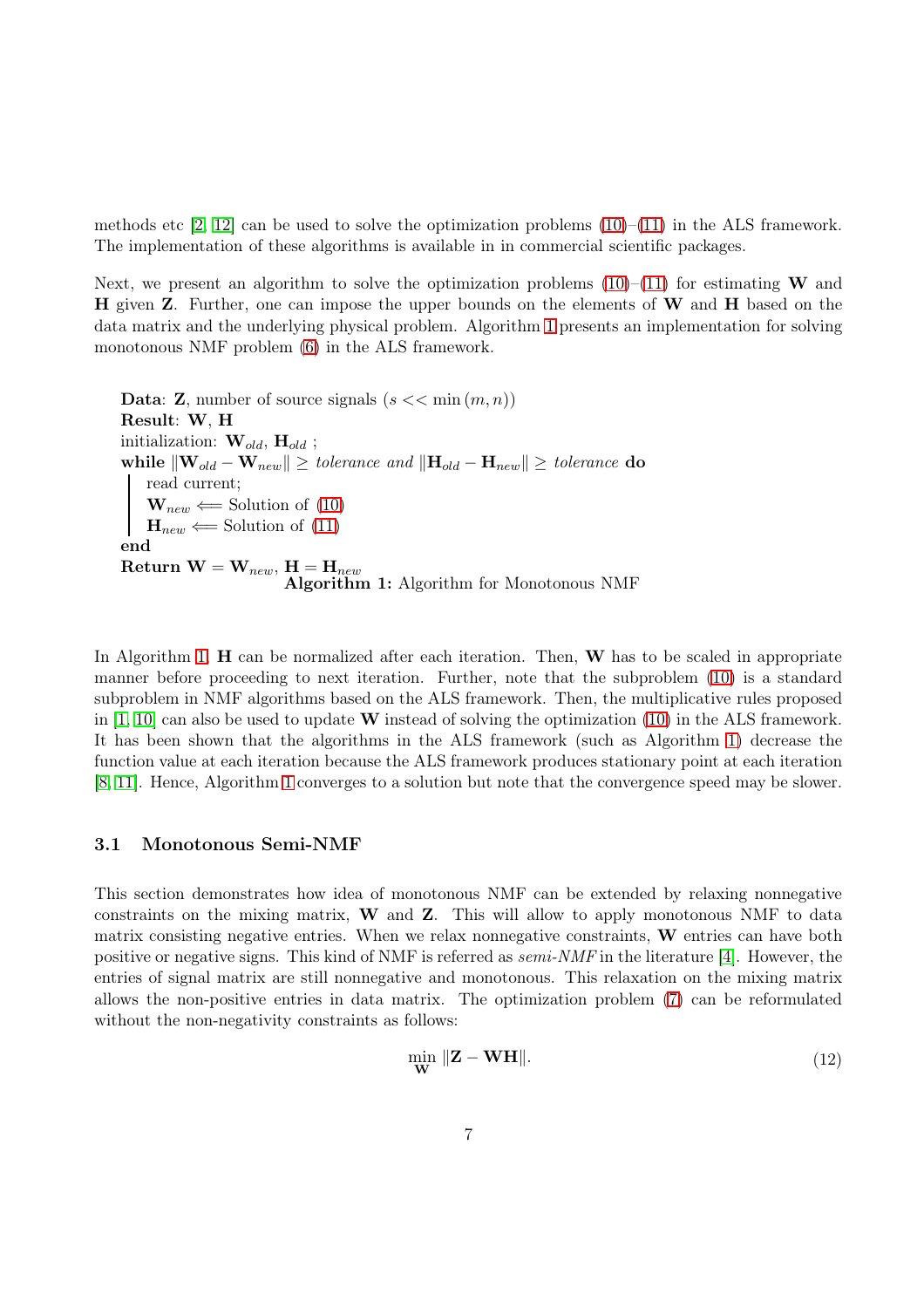For given H, Eq. [\(12\)](#page-6-1) is a least-squares problem, and hence, the analytical update rule can be obtained as

<span id="page-7-1"></span>
$$
\mathbf{W} = \mathbf{Z}\mathbf{H}^{\mathrm{T}}(\mathbf{H}\mathbf{H}^{\mathrm{T}})^{+}
$$
\n(13)

In Eq.  $(13)$ ,  $\mathbf{H}\mathbf{H}^T$  is positive semidefinite matrix and its inverse (or pseudo-inverse) exists. With this update rule, a modified version of Algorithm [1](#page-6-0) is given in Algorithm [2.](#page-7-2)

<span id="page-7-2"></span>**Data: Z**, number of source signals  $(s \lt \lt \min(m, n))$ Result: W, H initialization:  $\mathbf{W}_{old}$ ,  $\mathbf{H}_{old}$ ; while  $\|\mathbf{W}_{old} - \mathbf{W}_{new}\| \geq \text{tolerance} \text{ and } \|\mathbf{H}_{old} - \mathbf{H}_{new}\| \geq \text{tolerance} \text{ do}$ read current;  $\mathbf{W}_{new} \Longleftarrow \mathbf{ZH}_{old}^{\mathrm{T}}(\mathbf{H}_{old}\mathbf{H}_{old}^{\mathrm{T}})^{+}$  $\mathbf{H}_{new} \leftarrow$  Solution of [\(11\)](#page-5-1) end Return  $\mathbf{W} = \mathbf{W}_{new}$ ,  $\mathbf{H} = \mathbf{H}_{new}$ Algorithm 2: Algorithm for Semi-NMF

This extension is in line of work done in [\[4\]](#page-9-1). Further, Algorithm [2](#page-7-2) converges to a solution as we have discussed for Algorithm [1.](#page-6-0)

## <span id="page-7-0"></span>4 Illustrative example

In this section, we demonstrate monotonous NMF on synthetic data involving three source signals. We have performed simulation studies for two scenarios:  $(S1)$  monotonically increasing source signals, and (S2) mixed monotonous source signals (two increasing signals, one decreasing signal). The noise-free data matrix is constructed in the following manner. Three monotonically source signals are considered as shown in Figures [1](#page-8-1) and [2](#page-9-6) for Scenarios S1 and S2, respectively. Fifty sample points of signals are available in both scenarios. The mixing matrix of size  $(8 \times 3)$  is generated from uniform distribution in the interval  $(0,1)$ . The noise-free data matrix **Z** of size  $(8 \times 50)$  is obtained by multiplication of the mixing matrix and signal source matrix. To generate the noisy data, 5% random uniformly distributed noise is added to the noisy-free data. All simulations are performed in MATLAB. For Algorithm 1, "quadprog" function is used to solve the problems (10)-(11).

The following three methods are applied to both scenarios: (i) Monotonous NMF (labeled MNMF), (ii) NMF using multiplicative rules (labeled NNMF) (MATLAB in-built function), and (iii) fast NMF (labeled NMF) algorithm based on active-set methods in [\[8\]](#page-10-5) with the assumption of three source signals.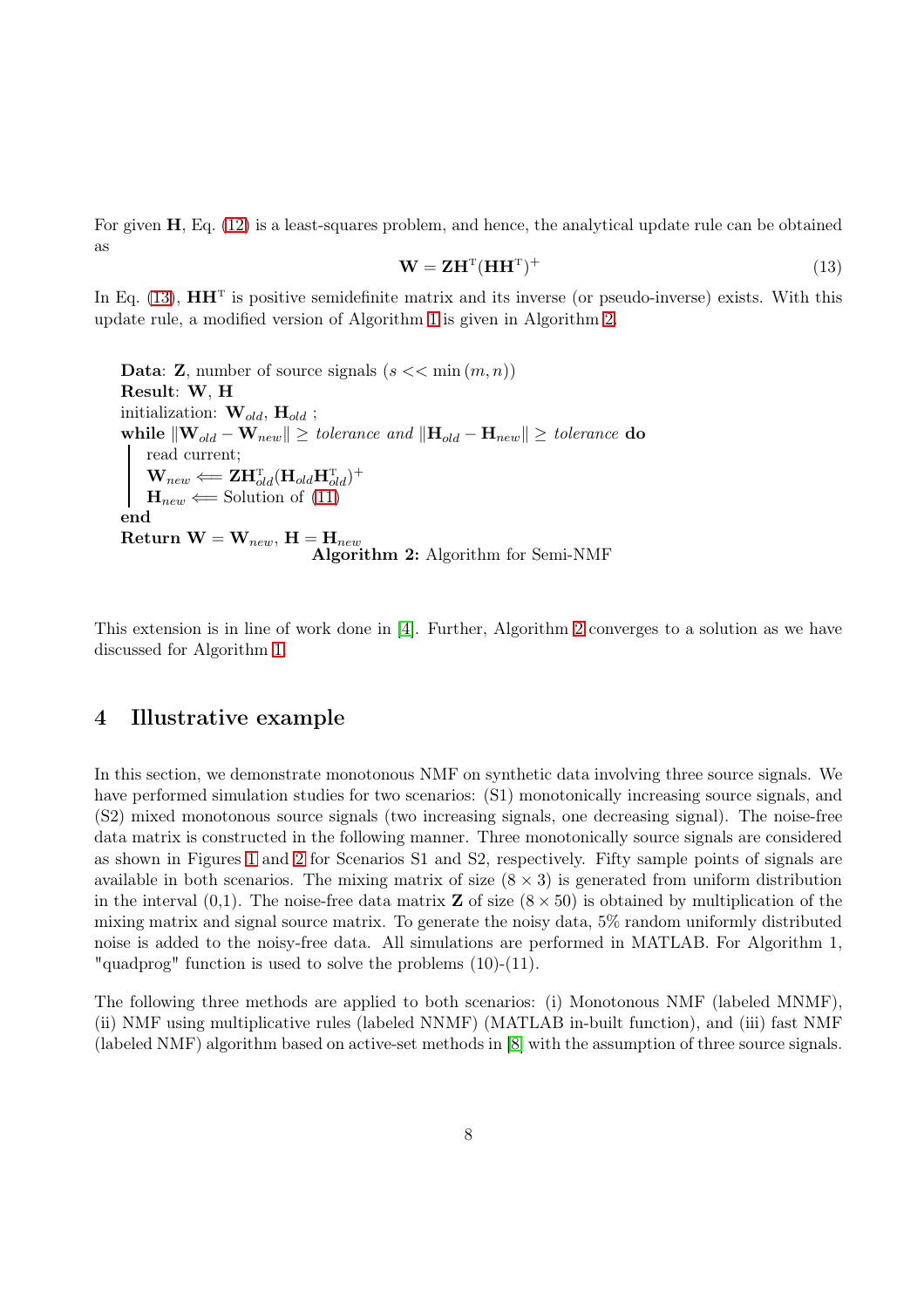

<span id="page-8-1"></span>Scenario S1 The normalized source signals obtained by applying three methods along with the true one are shown in Figure [1](#page-8-1) for Scenario S1. The reconstruction errors ( $\mathbf{Z} - \mathbf{WH}$ ) are 0.1197, 0.1564 and, 0.9835 for MNMF, NNMF, and NMF, respectively. This result shows that MNMF performs well in comparison of NNMF and NMF. It should be noted that NMF estimates rank-deficient source signal matrix (rank  $(H) = 1$  for NMF). In other words, NMF factorizes the data matrix into single one-rank factor instead of three one-rank factors, while MNMF and NNMF factorize the data matrix into three rank-one factors. However, NNMF fails to capture monotonous behaviour of source signals.

Scenario S2 The normalized source signals obtained using the three methods along with the true one are shown in Figure [2](#page-9-6) for Scenario S2. The reconstruction errors ( $\|\mathbf{Z} - \mathbf{WH}\|$ ) are 0.1189, 0.1399 and, 0.5736 for MNMF, NNMF, and NMF, respectively. In this case, MNMF performs better in comparison to other methods to capture both kinds of monotonous signals. In this case, NMF estimates rankdeficient source signal matrix, however, the rank of **H** has increased by one rank  $(H) = 2$  for NMF. Note that NNMF fails to capture monotonous behaviour of source signals in Scenario 2 too.

# <span id="page-8-0"></span>5 Conclusions

The paper has proposed an approach to incorporate notion of monotonicity in NMF. The new extension is called as monotonous NMF. Monotonous NMF has been applied to recover monotonous source signals from noisy data. Further, we have extended monotonous NMF to semi-NMF by relaxing nonnegativity constraints on the mixing matrix. Algorithms for monotonous (semi-)NMF using quadratic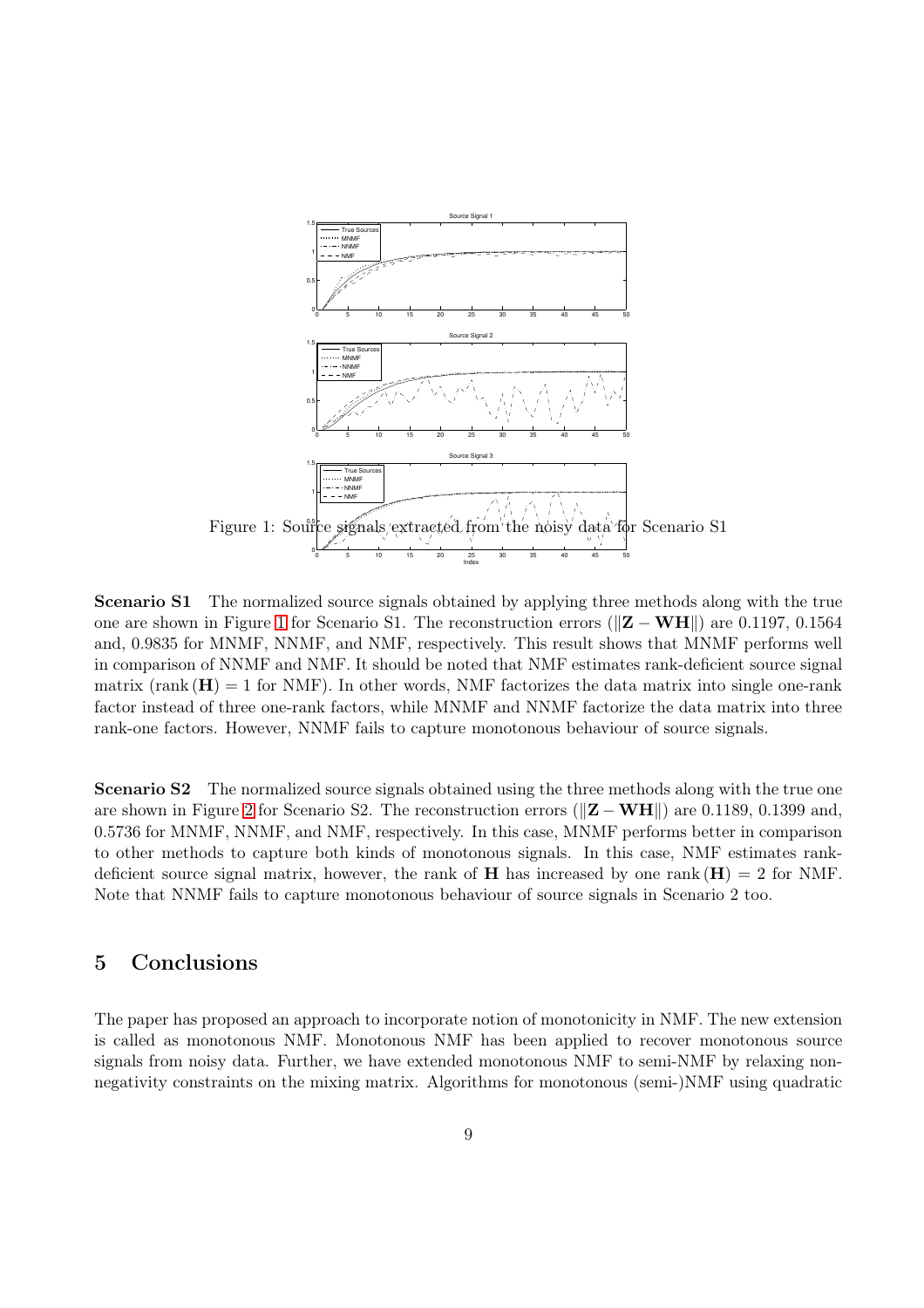

<span id="page-9-6"></span>programming have been proposed in the ALS framework. The illustrative examples show that the monotonous NMF performs better in comparison to the algorithms of NMF in the literature when the source signals exhibit monotonous behaviour. This indicates the importance of monotonicity constraint in NMF.

### <span id="page-9-3"></span>References

- [1] M.W. Berry, M. Browne, A. M. Langville, V. P. Pauca, and R. J. Plemmons. Algorithms and applications for approximate nonnegative matrix factorization. Computational Statistics  $\mathcal{B}$  Data Analysis, 52:155–173, 2007.
- <span id="page-9-5"></span><span id="page-9-0"></span>[2] S. Boyd and L. Vandenberghe. Convex Optimization. Cambridge University Press, UK, 2004.
- [3] A. Cichocki, R. Zdunek, A. H. Phan, and S. Amari. Nonnegative matrix and tensor factorizations: Applications to exploratory multi-way data analysis and blind source separation. John Wiley & Sons, Ltd, New York, USA, 2009.
- <span id="page-9-4"></span><span id="page-9-1"></span>[4] C. Ding, L. Tao, and M. I. Jordon. Convex and semi-nonnegative matrix factorizations. IEEE Transactions on Pattern Analysis and Machine Intelligence, 32:45–55, 2010.
- [5] D. L. Donoho and V. C. Stodden. When does non-negative matrix factorization give a correct decomposition into parts? In Advances in neural information processing systems (NIPS), volume 16, pages 1141–1148, 2003.
- <span id="page-9-2"></span>[6] P. O. Hoyer. Non-negative matrix factorization with sparseness contraints. Journal of Machine Learning Research, 5:1457–1469, 2004.